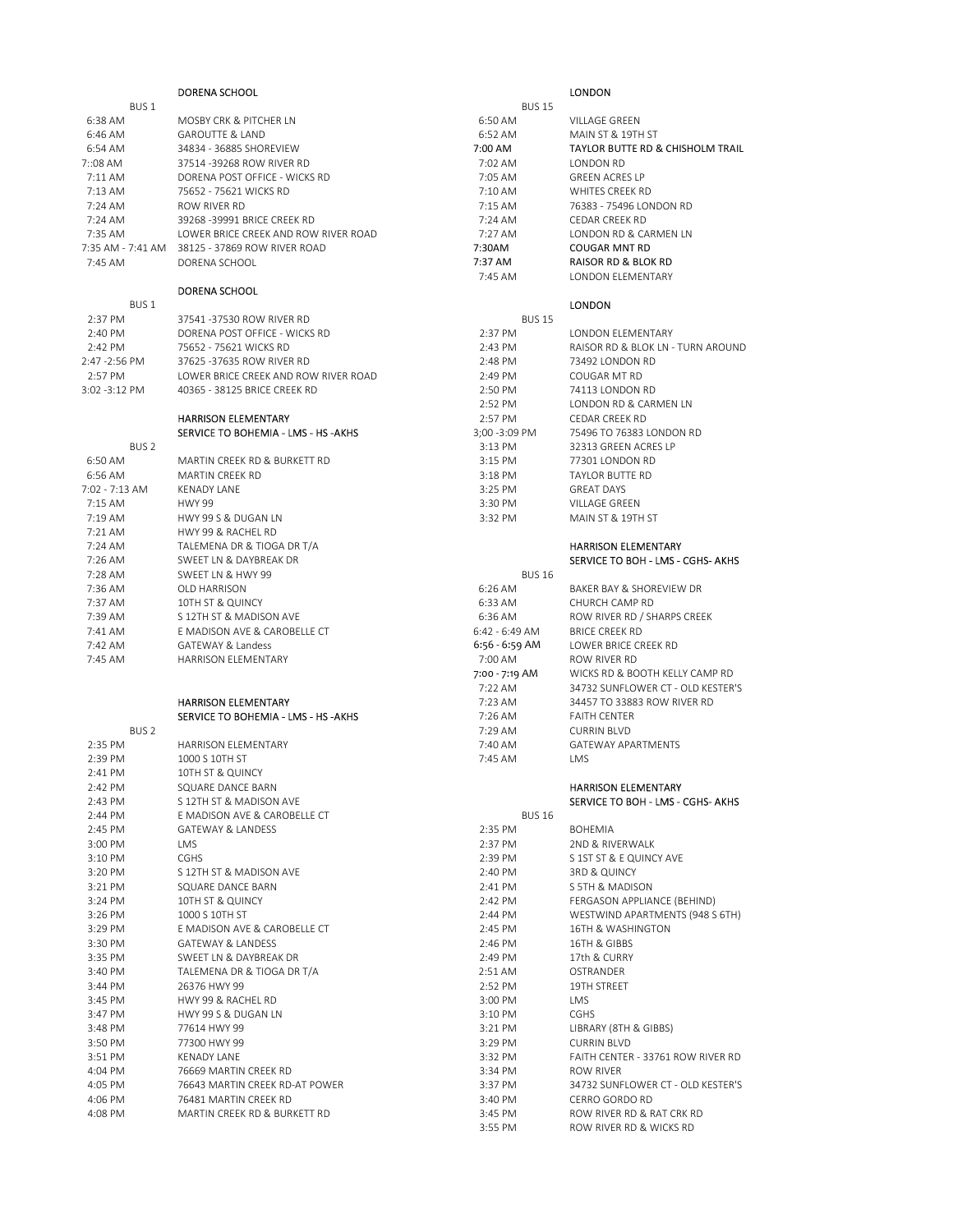|                  | <b>HARRISON</b>                             | 3:57 PM BUS 16 | BOYD'S TRAILER PARK (37635 ROW RIVER RD)      |
|------------------|---------------------------------------------|----------------|-----------------------------------------------|
|                  | SERVICE TO BOHEMIA - LMS - HS - AKHS        | 3:58 PM        | ROW RIVER                                     |
| BUS <sub>3</sub> |                                             | 4:03 PM        | CHILDSWAY                                     |
| 7:05 AM          | <b>GRANT AVE &amp; BOARDWALK PLACE</b>      | 4:05 PM        | ROW RIVER & SHARPS CREEK                      |
| 7:07 AM          | RED HILLS PL & HILLSIDE DR                  | 4:10 PM        | <b>BRICE CREEK RD</b>                         |
| 7:08 AM          | 2750 HILLSIDE DR                            | 4:35 PM        | CHURCH CAMP RD                                |
| 7:11 AM BUS 3    | TAYLOR BUTTE RD                             | 4:40 PM        | BAKER BAY & SHOREVIEW DR                      |
| 7:16 AM          | 77821 S 6TH ST                              |                |                                               |
| 7:17 AM          | PICKNELL ST & S 6TH ST                      |                | <b>BOHEMIA ELEMENTARY</b>                     |
| 7:19 AM          | <b>6TH &amp; MCKINLEY</b>                   |                | SERVICE TO HARR - LMS - CGHS- AKHS            |
| 7:20 AM          | 6TH & CLEVELAND                             | BUS38          |                                               |
| 7:21 AM          | S 6TH & BENJAMIN AVENUE                     | 7:01 AM        | THORNTON LN & WHETHAM WAY                     |
| 7:24 AM          | <b>COREY COMMONS</b>                        | 7:02 AM        | THORNTON & LLOYD AVE                          |
|                  | 8TH & JOHNSON                               | 7:03 AM        | THORNTON LN & FOSTER LN                       |
| 7:25 AM          | WEST WIND APTS 948 S 6TH                    |                |                                               |
| 7:30 AM          |                                             | 7:04 AM        | THORNTON LN                                   |
| 7:33 AM          | 2ND & RIVERWALK                             | 7:06 AM        | <b>SEARS RD</b>                               |
| 7:35 AM          | S 1ST ST & E QUINCY AVE                     | 7:09 AM        | MOLITOR HILL RD & CONNER LN T/A               |
| 7:37 AM          | 3RD & QUINCY                                | 7:10 AM        | 33244 MOLITOR HILL RD                         |
| 7:39 AM          | S 5TH ST & E MADISON AVE (JEFFERSON APT)    | 7:16 AM        | MEYER RD & WITCHER GATEWAY                    |
| 7:42 AM          | <b>HARRISON &amp; EDISON</b>                | 7:22 - 7:27 AM | DELIGHT VALLEY SCHOOL RD                      |
| 7:45 AM          | <b>BOHEMIA</b>                              | 7:30 AM        | 33152 E SAGNAW                                |
| 7:55 AM          | <b>HARRISON SCHOOL</b>                      | 7:31 AM        | RIVERSIDE APARTMENTS                          |
|                  |                                             | 7:32 AM        | FRONTIER PARK ON WITHYCOMBE/OLD BOWLING ALLEY |
|                  | <b>HARRISON</b>                             | $7:45$ AM      | <b>LMS</b>                                    |
|                  | SERVICE TO BOHEMIA - LMS - HS - AKHS        | 7:55 AM        | AKHS                                          |
| BUS <sub>3</sub> |                                             |                |                                               |
| 2:35 PM          | RED HILLS PL & HILLSIDE DR                  |                | <b>BOHEMIA ELEMENTARY</b>                     |
| 2:36 PM          | CAMBRIA & HILLSIDE                          |                | SERVICE TO HARR - LMS - CGHS- AKHS            |
| 2:40 PM          | TAYLOR BUTTE RD                             | BUS38          |                                               |
| 2:45 PM          | PICKNELL ST & S 6TH ST                      | 2:35 PM        | <b>BOHEMIA ELEMENTARY</b>                     |
| 2:50 PM          | 8TH ST & WILSON                             | 2:38 PM        | <b>GREAT DAYS (BOHEMIA STUDENTS ONLY)</b>     |
| 2:52 PM          | S 6TH & BENJAMIN AVENUE/S 6TH & KATHLEEN DR | 2:40 PM        | HOLLY AVE & N RIVER RD                        |
|                  |                                             |                |                                               |
| 2:54 PM          | <b>COREY COMMONS</b>                        | 2:41 PM        | 1260 N RIVER RD                               |
| 3:00 PM          | LMS                                         | 2:43 PM        | RIVERSIDE APARTMENTS                          |
| 3:02 PM          | <b>GRANT AVE &amp; BOARDWALK PLACE</b>      | 2:44 PM        | FRONTIER PARK ON WITHYCOMBE/OLD BOWLING ALLEY |
| 3:05 PM          | 2ND & RIVERWALK                             | 2:47 - 3:00 PM | DELIGHT VALLEY SCHOOL RD                      |
| 3:10 PM          | <b>CGHS</b>                                 | 3:05 PM        | <b>AKHS</b>                                   |
| 3:13 PM          | <b>HARRISON &amp; EDISON</b>                | 3:10 PM        | <b>CGHS</b>                                   |
| 3:14 PM          | <b>BOHEMIA</b>                              | 3:20 PM        | FRONTIER PARK ON WITHYCOMBE/OLD BOWLING ALLEY |
| 3:15 PM          | S 1ST ST & E QUINCY AVE                     | 3:24 PM        | 33152 E SAGNAW                                |
| 3:16 PM          | 3RD & QUINCY                                | 3:28 - 3:35 PM | DELIGHT VALLEY SCHOOL RD                      |
| 3:17 PM          | S 5TH ST & E MADISON AVE                    | 3:40 PM        | MEYER RD & WITCHER GATEWAY                    |
| 3:20 PM          | WEST WIND APTS 948 S 6TH                    | 3:45 PM        | MOLITOR HILL RD & CONNER LN T/A               |
| 3:22 PM          | 8TH & JOHNSONE / STEWART PARK               | 3:52 PM        | 33244 MOLITOR HILL RD                         |
| 3:24 PM          | 6TH ST & GRANT AVE                          | 4:00 PM        | <b>SEARS ROAD</b>                             |
| 3:26 PM          | S 6TH & BENJAMIN AVENUE/S 6TH & KATHLEEN DR |                |                                               |
| 3:27 PM          | 8TH ST & WILSON                             |                | <b>BOHEMIA ELEMENTARY</b>                     |
| 3:29 PM          | <b>COREY COMMONS</b>                        |                | SERVICE TO HARR - LMS - CGHS- AKHS            |
| 3:31 PM          | S 6TH ST & CLEVELAND ST                     | <b>BUS 43</b>  |                                               |
|                  |                                             |                | 31767 - 30810 LORANE HWY                      |
| 3:32 PM          | 6TH ST & MCKINLEY                           | 6:47 - 6:51AM  |                                               |
| 3:33 PM          | 77821 S 6TH ST                              | 6:52 AM        | BLACKS DR & LORANE HWY                        |
| 3:35 PM          | TAYLOR BUTTE RD                             | 6:53 - 6:58AM  | 80148 - 80180 HAZELTON RD                     |
| 3:45 PM          | RED HILLS PL & HILLSIDE DR                  | 7:00 AM        | REPSLEGER & LORANE HWY                        |
|                  |                                             | 7:01 AM        | 31220 COTTAGE GROVE LORANE RD                 |
|                  |                                             | 7:02 AM        | <b>VEATCH RD</b>                              |
|                  | BOHEMIA ELEMENTARY                          | 7:04 - 7:07 AM | 31151 - 31065 GOWDYVILLE RD - T/A             |
|                  | SERVICE TO HARR - LMS - CGHS- AKHS          | 7:13 AM        | GOWDYVILLE RD &HALDERMAN RD                   |
| BUS <sub>4</sub> |                                             | 7:17 AM        | <b>GOWDYVILLE RD &amp; GATES RD</b>           |
| 6:25 AM          | <b>DAVISSON RD</b>                          | 7:19 AM        | <b>CEMETERY &amp; ASH</b>                     |
| 6:37 AM          | LYNX HOLLOW RD                              | 7:20 AM        | KAREN CT & MAIN                               |
| 6:41 AM          | TURKEY RUN RD & LYNX HOLLOW RD -            | 7:24 AM        | 1260 N RIVER RD                               |
| 6:41 AM          | JACKSON & LYNX HOLLOW                       | 7:25 - 7:35 AM | 600 - 3200 BENNETT CREEK RD                   |
| 6:50 AM          | HWY 99 & ENGLAND RD                         | 7:36 AM        | SEALS LANE - RIVER ROAD                       |
| 6:52 AM          | HWY 99 & EAGLE WOOD DR                      | 7:37 AM        | RIVERSIDE APARTMENTS (1723 N PACIFIC HWY)     |
| 6:53 AM          | SAGINAW TRAILER PARK                        | 7:39 AM        | HOLLY AVE & N RIVER RD                        |
|                  |                                             |                |                                               |
| 6:54 AM          | HWY 99 & ROCKLYN DR                         | 7:40 AM        | <b>GREAT DAYS</b>                             |
| 6:41 - 7:05      | W SAGINAW RD                                | 7:43 AM        | COTTONWOOD & O ST                             |
| 7:10 AM          | N 11TH ST & GEER AVE                        | 7:44 AM        | W MAIN ST & O ST                              |
| 7:11 AM          | N 11TH ST & PENNOYER AVE                    | 7:45 AM        | BOHEMIA ELEMENTARY                            |
| 7:12 AM          | N11TH & THAYER                              |                |                                               |
| 7:13 AM          | N 10TH ST & E GROVER AVE                    |                |                                               |
| 7:15 AM          | 241 N 10TH                                  |                |                                               |
| 7:19 AM          | LMS                                         |                |                                               |
| 7:24 AM          | CGHS                                        |                |                                               |
|                  |                                             |                |                                               |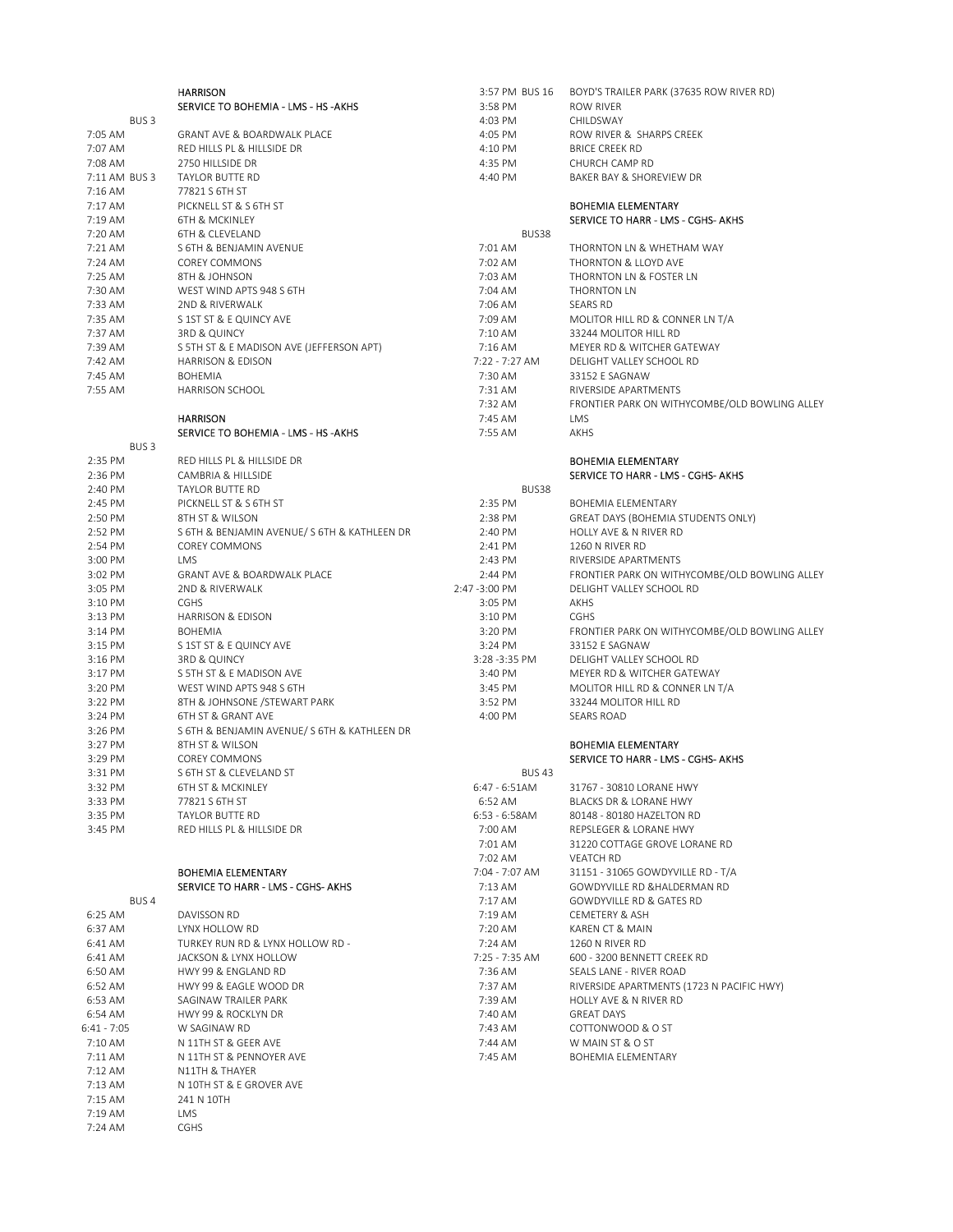| 7:32 AM BUS 4    | LIBRARY (8TH & GIBBS)               |                | <b>BOHEMIA ELEMENTARY</b>            |
|------------------|-------------------------------------|----------------|--------------------------------------|
| 7:38 AM          | BIRCH & J                           |                | SERVICE TO HARR - LMS - CGHS- AKHS   |
| 7:42 AM          | <b>BIRCH &amp; M</b>                | <b>BUS 43</b>  |                                      |
| 7:45 AM          | COTTON WOOD & O ST                  | 2:35 PM        | <b>BOHEMIA ELEMENTARY</b>            |
| 7:47 AM          | MAIN & O                            | 2:37 PM        | CEMETERY & ASH                       |
| 7:52 AM          | BOHEMIA ELEMENTARY                  | 2:40 PM        | BIRCH & J                            |
| 7:57 AM          | CGHS                                | 2:42 PM        | COTTON WOOD & O ST                   |
| 8:01 AM          | LMS                                 | 2:43 PM        | MAIN & O                             |
|                  |                                     | 2:47 PM        | <b>GATEWAY APARTMENTS</b>            |
|                  |                                     | 3:00 PM        | LMS                                  |
|                  | <b>BOHEMIA ELEMENTARY</b>           | 3:10 PM        | <b>CGHS</b>                          |
|                  | SERVICE TO HARR - LMS - CGHS- AKHS  | $3:15$ PM      | HOLLY AVE & N RIVER RD               |
| BUS <sub>4</sub> |                                     | 3:17 PM        | <b>BENNETT CREEK RD</b>              |
| 2:35 PM          | <b>BOHEMIA ELEMENTARY</b>           | 3:24 PM BUS 43 | <b>BOYCE &amp; SONS - RIVER ROAD</b> |
| 2:40 PM          | P & ASH                             | 3:27 PM        | RIVERSIDE APARTMENTS                 |
| 2:41 PM          | 6TH & MAIN                          | 3:32 PM        | <b>GATEWAY APARTMENTS</b>            |
| 2:43 PM          | 8TH & GROVER                        | 3:38 PM        | <b>CEMETERY &amp; ASH</b>            |
| 2:45 PM          | 10TH & VILLARD ST                   | 3:42 PM        | GOWDYVILLE RD & GATES RD             |
| 2:47 PM          | N 10TH ST & E GROVER AVE            | 3:44 PM        | GOWDYVILLE RD & HALDERMAN RD         |
| 2:49 PM          | N 11TH & CHADWICK ST                | 3:47 PM        | <b>VEATCH RD</b>                     |
| 2:51 PM          | N 11TH ST & PENNOYER AVE            | 3:54 PM        | 31220 COTTAGE GROVE LORANE RD        |
| 2:52 PM          | N 11TH ST & GEER AVE                | 3:58 PM        | 80184 HAZELTON RD                    |
| 3:00 PM          | LMS                                 | 4:04 PM        | 30810 COTTAGE GROVE LORANE HWY       |
| 3:10 PM          | CGHS                                | 4:09 PM        | BLACKS DR & RUDOLPH RD & COTTAGE     |
| 3:15 PM          | BIRCH & J                           | 4:14 PM        | 31739 COTTAGE GROVE LORANE RD        |
| $3:16$ PM        | COTTON WOOD & O ST                  |                |                                      |
| $3:18$ PM        | MAIN & O                            |                |                                      |
| 3:20 PM          | 6TH & MAIN                          |                |                                      |
| 3:21 PM          | LIBRARY (8TH & GIBBS)               |                |                                      |
| 3:23 PM          | 10TH & VILLARD ST                   |                |                                      |
| 3:24 PM          | N 10TH ST & E GROVER AVE            |                |                                      |
| 3:25 PM          | 11TH & THAYER ST                    |                | <b>LONDON</b>                        |
| 3:26 PM          | N 11TH ST & PENNOYER AVE            | <b>BUS 44</b>  |                                      |
| 3:27 PM          | N 11TH ST & GEER AVE                | 6:45 AM        | <b>GRANT &amp; BOARDWALK</b>         |
| 3:28 -3:35 PM    | W SAGINAW RD                        | 6:47 AM        | MAIN & 6TH                           |
| 3:37 PM          | HWY 99 & ROCKLYN DR                 | 6:50 AM        | <b>BOHEMIA ELEMENTARY</b>            |
| 3:39 PM          | SAGINAW TRAILER PARK                | 7:05 AM        | <b>HWY 99</b>                        |
| 3:40 PM          | HWY 99 & EAGLE WOOD DR              | 7:07 AM        | KENADY LN & HWY 99                   |
| 3:42 PM          | ENGLAND RD                          | 7:20 AM        | <b>MARTIN CREEK &amp; BURKETT</b>    |
| 3:44 -3:57 PM    | LYNX HOLLOW RD                      | 7:22 AM        | 6TH & CLEVELAND                      |
| 4:01 PM          | DAVISSON RD                         | 7:35 AM        | DOOLITTLE & RESERVOIR                |
|                  |                                     | 7:37 AM        | WILSON CREEK RD                      |
|                  | <b>HARRISON ELEMENTARY</b>          | 7:44 AM        | SHOESTRING ROAD                      |
|                  | SERVICE TO BOHEMIA - LMS - HS -AKHS | 7:46 AM        | 72750 LONDON ROAD                    |
| BUS <sub>8</sub> |                                     | 7:47 AM        | FIRECLAY                             |
| 6:46 AM          | MOSBY CREEK RD & PERKINS CREEK RD - | 7:51 AM        | LONDON ROAD & BIG RIVER ROAD         |
| 7:00 -7:05 AM    | <b>GAROUTTE RD</b>                  | 7:55 AM        | 71291 LONDON ROAD                    |
| 7:10 AM          | <b>BIGLOW &amp; LAYNG RD</b>        | 7:57 AM        | 71451 LONDON ROAD                    |
| 7:15 AM          | <b>BRYSON SEARS RD</b>              | 8:05 AM        | <b>LONDON ELEMENTARY</b>             |
| /:19 AM          | GLORIA ANNE LN & CEDAR PARK RD      |                |                                      |
| 7:21 AM          | CEDAR PARK RD SOUTH                 |                | <b>LONDON</b>                        |
| 7:24 AM          | E WASHINGTON AVE & S 16TH ST        | <b>BUS 44</b>  |                                      |
| 7:25 AM          | N 16TH ST & E GIBBS AVE             | 2:35 PM        | LONDON ELEMENTARY                    |
| 7:30 AM          | OSTRANDER LN                        | 2:37 PM        | 72750 LONDON ROAD                    |
| 7:32 AM          | N DOUGLAS ST & PENNOYER             | 2:39 PM        | LONDON ROAD & BIG RIVER ROAD         |
| 7:35 AM          | E CHAMBERLAIN AVE & N 16TH ST       | 2:41 PM        | 71451 LONDON ROAD                    |
| 7:36 AM          | 16TH & CURRY                        | 2:43 PM        | 71291 LONDON ROAD                    |
| 7:45 AM          | HARRISON ELEMENTARY                 | 2:46 PM        | SHOESTRING ROAD                      |
|                  |                                     | 2:56 PM        | RESERVOIR & WILSON                   |
|                  | <b>HARRISON ELEMENTARY</b>          | 3:00 PM        | DOOLITTLE & RESERVOIR                |
|                  | SERVICE TO BOHEMIA - LMS - HS       | 3:04 PM        | KENEDY LANE & HWY 99                 |
| BUS <sub>8</sub> |                                     | 3:08 PM        | MARTIN CREEK & BURKETT               |
| 2:35 PM          | HARRISON ELEMENTARY                 | 3:11 PM        | <b>HWY 99</b>                        |
| 2:40 PM          | E WASHINGTON AVE & S 16TH ST        | 3:15 PM        | 6TH & CLEVELAND                      |
| 2:42 PM          | N 16TH ST & E GIBBS AVE             | 3:19 PM        | BOHEMIA SCHOOL                       |
| 2:44 PM          | 16TH & CURRY                        |                |                                      |
| 2:46 PM          | E CHAMBERLAIN AVE & N 16TH ST       |                | DORENA SCHOOL                        |
| 2:48 PM          | N DOUGLAS ST                        | <b>BUS 45</b>  |                                      |
| 2:50 PM          | OSTRANDER LN                        | 7:05 AM        | SAGINAW TRAILER PARK                 |
| 2:52 PM          | <b>HARVEY RD</b>                    | 7:15 AM        | CEDAR PARK RD                        |
| 2:55 PM          | GATEWAY APARTMENTS                  | 7:20 AM        | FAITH CENTER (ROW RIVER RD)          |
| 3:00 PM          | LMS                                 | 7:28 AM        | DOWENS ROAD                          |
| 3:10 PM          | <b>CGHS</b>                         | 7:29 - 7:50 AM | HIGH SIDE / RAT CREEK                |
| 3:18 PM          | SWIMMING POOL                       | 7:45 AM        | DORENA SCHOOL                        |